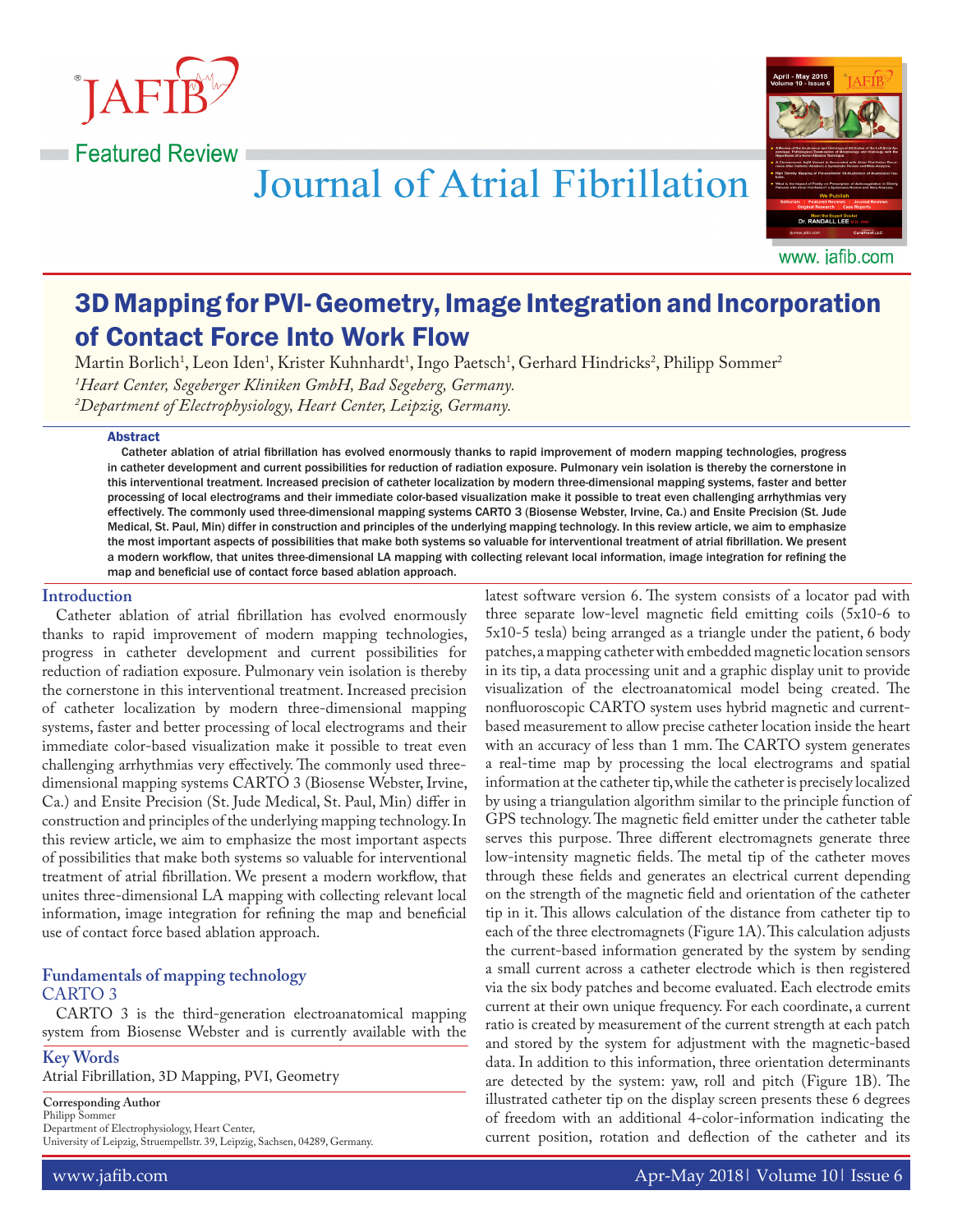movement in real time. This supports precise catheter navigation in the heart chamber. The accuracy of the catheter position must be maintained despite the artifacts caused by respiration, patient movement, cardiac activity, and system movement. Therefore, three of six body patches (back patches) are used along with the locator pad for the location reference as part of the Body Coordinate System.

Attached to the patients back they constitute a fixed point in space and allows the system to measure the catheters location relative to this reference point for compensation of patient and system movement. Inter-patch-communication via measurement of impedance changes between the back and chest patches are mainly used for compensation of respiratory motion.



algorithm which allows an exact calculation of the distance from each coil. B) The system gets total information about 6 freedom degrees for visualization of location and direction of the catheter tip.

The 6 patches also contain magnetic sensors for localization. Additional respiratory information which can be recorded via the ACCURESP module support the calculation. For elimination of artefacts caused by cardiac motion, the system uses the electrical reference to match the coordinates of points with the time in cardiac cycle by point-by-point-mapping. For Fast Anatomical Mapping (FAM) the coordinates are adjusted but averaged leading to stable catheter visualization. The CARTO mapping system is used with deflectable uni- or bidirectional therapeutic catheters of Biosense Webster only which are available in three sizes: 4 mm, 8 mm (solid tips) and 3,5 mm (irrigated tip) and different deflection curves. Therapeutic open irrigated catheters are also available with enhanced surround flow (SF) technology allowing reduction of fluid for cooling process without trade-offs between power and signal resolution. A variety of diagnostic catheters allow the examination of intracardiac signals, adapted to the respective arrhythmia. Diagnostic catheters of other manufacturers can be partially used with CARTO system by using a special connector. Compared to previous models the CARTO 3 system allows visualization of up to 5 catheters at the same time with and without magnetic sensors and provide technology for rapid creation of the three-dimensional map (FAM: Fast Anatomical Mapping) while minimizing the need for radiation exposure. Volume data collection via FAM speeds up the creation of a map compared to point by point mapping. The simultaneous creation of high-density maps with simultaneous acquisition of anatomy, voltage and local

activation data (if active) allow rapid mapping while collecting the relevant local data from the endocardium while the arrhythmia is present. Besides activation map, isochronal map, propagation map, entrainment map and voltage map the system has been enhanced with the new option of ripple mapping in the current software version 6. Ripple mapping is independent on mapping annotation and window of interest and allows simultaneous activation and voltage analysis. This additional information is useful for treating challenging arrhythmias, such as atypical atrial flutter caused by local reentry with complex wavefront propagation. For high density mapping and simultaneous acquisition of multiple electrograms and their voltage and activation information, Biosense Webster provide the PentaRay catheter with 20-poles arranged in 5 flexible radiating splines that covers an area with a diameter of 3,5 mm. Thus, the system is prepared for the rapid and accurate three-dimensional mapping of the left atrium including the pulmonary vein ostia. During the mapping process, the voltage can be displayed to obtain a fast overview of the atrial fibrosis. The additional tools mentioned above allow the rapid mapping of the LA geometry and allow colour-based visualization of excitation process and wavefront direction during atrial arrhythmia if necessary.

#### Ensite Precision

The EnSite Precision Cardiac Mapping System, which is available since 2016, also uses the advantages of hybrid impedance and magnetic field technology for localization of the catheters insight the body. It allows a much higher precision and more accuracy over the entire investigation time compared to the predecessors EnSite NavX and Ensite Velocity. The system consists of the following components: the EnSite Amplifier (which converts the physiological signals from the patients to digital signals for processing by the workstation), the EnSite Precision Field Frame, the display workstation and eight surface electrodes (three transthoracic pairs for three orthogonal axes and two patient reference sensors). It is, compared to the CARTO system, an open platform with compatibility to almost any electrophysiology catheter for mapping cardiac chambers. The basis for impedance-based localization and tracking of the catheters is the proven EnSite NavX Navigation and Visualization technology of previous EnSite systems. The new hardware equipment allows the additional use of the new Sensor EnabledTM (SE) technology. The therefore necessary EnSite Precision field frame is (like the location pad of the CARTO system) attached under the catheter table and generates a weak magnetic field. Sensor Enabled equipped catheters can be additionally located in the magnetic field. This information is used to refine the impact-based location, especially in the peripheral areas. This impedance-based location is based on the following principle: the previous described surface electrodes serve to generate an impedance field. An 8-kHz signal is sent alternately through each of the three pairs of transthoracic patches. Thus, a voltage gradient is generated in the x, y and z axis. The electrodes of the respective catheter, which enters this voltage field, measures the voltage, adjusted to the gradient generated by the 8 kHz signal in the respective axis. The location of each electrode can be calculated in the threedimensional space. To use the magnetic data, a catheter with Sensor Enabled technology is necessary. The EnSite Precision system uses the magnetic data for real time adjustment of the impedance based catheter localization. Additionally, this information is meaningful for the EnSite stability monitor to preserve the localization accuracy in case of unexpected changes of the impedance field. This leads to an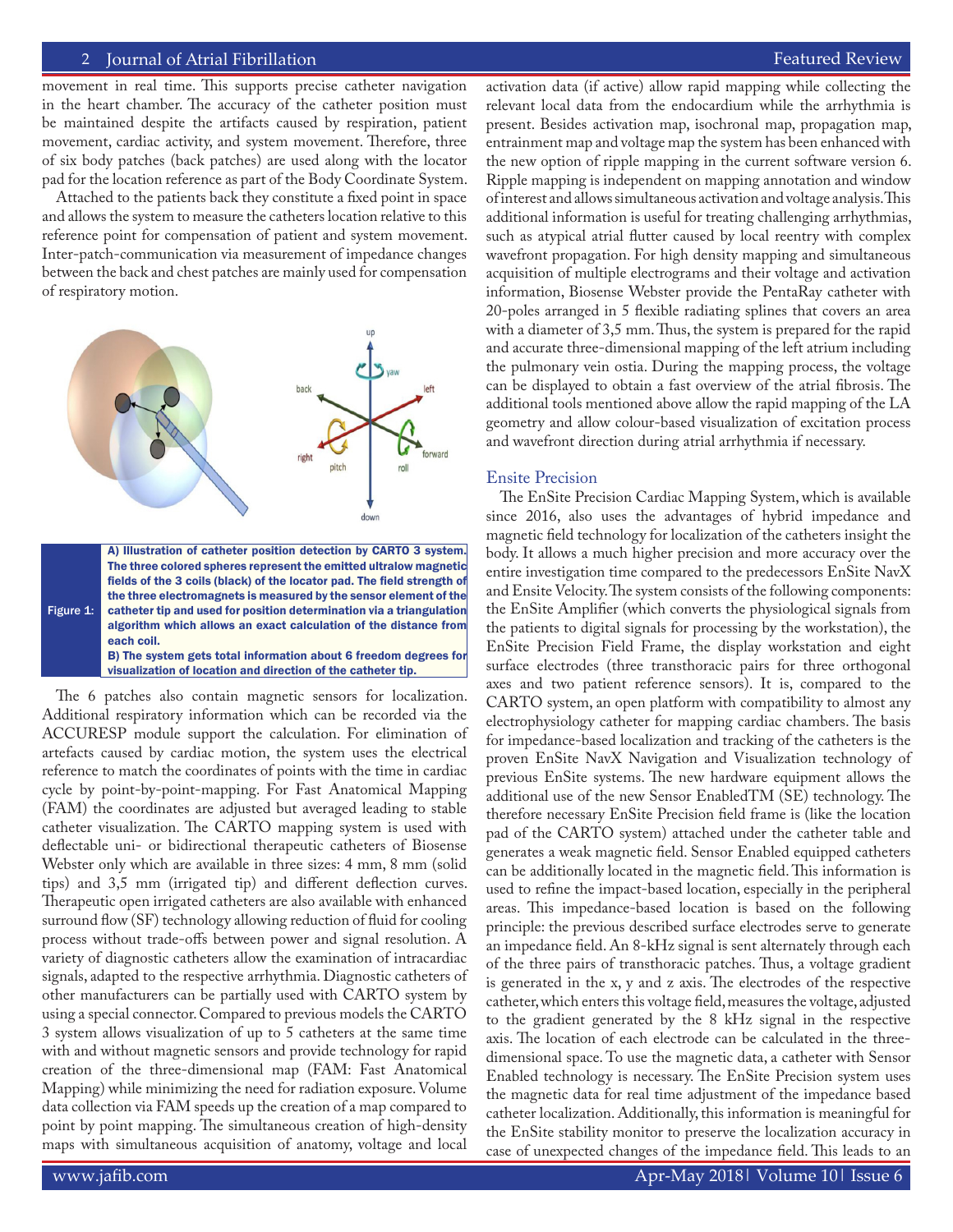navigation accuracy of < 1 mm. For creation of left atrial geometry, the Advisor FL can be used as SE capable circular mapping catheter. For ablation, both the FlexAbility catheter (without Contact Force) and the TactiCath Quartz (with Contact Force) are offered. Automation tools like EnSite AutoMap reduce the mapping time and also



Figure 2:

with CT data set (left) and MRI data set (right) for pulmonary vein isolation.

provide the possibility to create an additional map besides recording the left atrium<sup>[5]</sup>. The CARTOUnivu module is the technology that the anatomy, e.g. a voltage map. The new TurboMap feature allows very fast processing of stored procedure data and works similar to the CARTO Replay module. The EnSite Automark module represents an automated lesion creating tool according to predefined criteria.

This demonstrates that both cardiac mapping systems allow a very precise and stable three-dimensional reconstruction of the left atrium and provide numerous additional tools that allow the user to target even complex atrial arrhythmias.

#### Image Integration

The use of CT or MRI data sets created prior to study initiation is becoming increasingly common in clinical practice. These data sets are processed so that the atrial anatomy can be represented threedimensionally with high accuracy. This allows the visualization of anatomical peculiarities that might not have been noticed in a single three-dimensional mapping approach. The virtual 3D model either serves for sole orientation in the left atrium during the electroanatomical mapping process or can be fused with the generated map. The accurate reconstruction of difficult areas of the atrium such as the ridge between the left upper vein and the left atrial appendage improves catheter navigation and visualization of tissue contact during the actual ablation procedure. Efficacy studies currently show no reliable benefit of image integration regarding recurrence rate after ablation of atrial fibrillation [1].

#### CARTO 3

For the CARTO system, the necessary module is entitled CARTOMERGE. It improves the realistic appearance of the left atrium by providing additional important patient-specific anatomical information. After mapping the atrium, the system can fuse CT/MRI data set with the electroanatomical map after selecting corresponding fiducial points on the CT/MRI map and the created map. The module calculates the ideal fusion of both 3D models. The accuracy of the fusion can be checked by moving the ablation catheter through the atrium and check whether the visualization of the catheter tip projection is adequately displayed while having good

local tissue contact. The module helps to guide ablation process with improved procedure safety and efficacy<sup>[2]</sup>. Another recently released module, the CARTOSeg CT module provides a semi-automatic segmentation function with separating the atria, the ventricles, esophagus and coronary sinus as well as the aorta without additional user-dependent identification. It automates the CT segmentation before it is used as data set for image integration and thus speeds up the workflow<sup>[3]</sup>. For generating a detailed 3D map it is also possible to combine the electroanatomical map with a map derived from echocardiographic information from real time intracardiac echocardiography (ICE) which in turn is created through combining multiple ECG-gated 2D ultrasound cross sections generated from an ultrasound transducer. This ICE data can be processed via the CARTOSound image integration module<sup>[4]</sup>. For this purpose, each image is automatically optimized in terms of contrast and frequency, and the endocardial wall side is detected based on different echo intensity between blood and tissue. The special SOUNDSTAR catheter from Biosense Webster provides besides the ultrasonic beam an embedded magnetic location sensor for accurate localization in



Figure 3: Illustration of an AF ablation with contact force technology. Ablation with contact force of 15 g at the bottom of RIPV is shown in the left picture. The corresponding MRI image, which is displayed in a synchronized mode, is visualized on the right side.

allows physicians to interlock a static fluoroscopic image with the current three-dimensional map after prior registration. Similarly, dynamic sequences, such as coronary angiography, can be merged with the map. This provides valuable additional information such as distance from ablation side to coronary vessels and reduce the radiation exposure for the patient and the entire staff. It is also possible to automatically integrate the static or dynamic sequence in a 180-degree rotated map after appropriate calculation by the CARTO system. Using the CARTOUnivu module the fluoroscopy time as well as the fluoroscopy dose can significantly be reduced in an AF ablation procedure without prolongation of procedure time or differences of periprocedural complications or acute ablation success rates $^{[6]}$ .

#### EnSite Precision

The EnSite precision system provide the EnSite Verismo Segmentation Tool to allow segmentation and three-dimensional reconstruction of cardiac models from 2D slice-based CT/MRI data. The fusion of the electroanatomical map and the CT/MRI images is done by EnSite Fusion Registration module. In a split screen the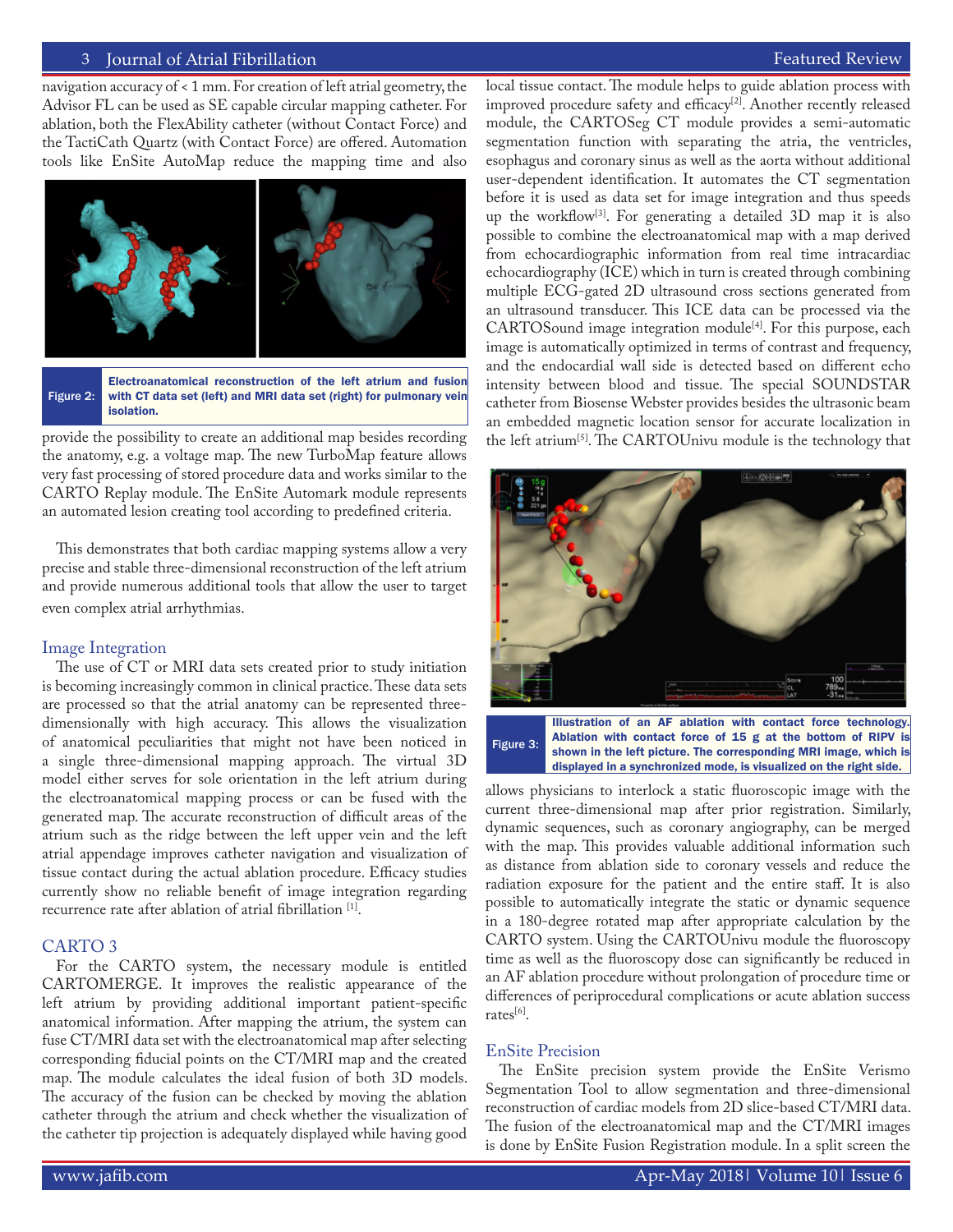real-time geometry is visualized on the left side (with field scaling) and the 3D reconstruction from the CT/MRI data set on the right side. In this step, gross deviations in the map can be improved. The fusion of the two 3D reconstructions is initially done by rigid fusion through three fiducial corresponding points. These fiducial points should be placed at positions that are clearly traceable in both maps. In another dynamic fusion step, both maps will be adjusted by further fiducial points to increase the accuracy significantly. In contrast to the CARTOMerge software, the geometry is hereby tugged and compressed locally to align with the CT / MRI surface. So, besides shifting and rotation in three axes, this stretching increases the fusion accuracy through additional fiducial points. The CARTOMerge software only provides shifting and rotation in three axes without relevant resulting differences in registration error. The Fusion module also allows a variety of map types which can be displayed, for instance voltage or activation map.

The non-fluoroscopic catheter tracking system MediGuide is a technology for reduction of radiation exposure during an ablation procedure. With the use of a low-powered electromagnetic field around the patient, catheters with embedded sensors can be located and tracked with an accuracy of 1 mm and 1° on prerecorded 2D x-ray images and loops. The electromagnetic field emitter is integrated in the fluoroscopic detector. The patient receives a reference sensor on the back. Together with the ECG signals it is possible to compensate artifacts caused by movement of the patient and respiration. Using MediGuide for ablation of atrial fibrillation has been proven to be



Figure 4: Image integration of MRI data and fusion of both maps with EnSite Fusion. Additional voltage information is seen from an PA view. Right: 3Dreconstruction of the left atrium (MRI data) and integrated fluoroscopic image with CARTOUnivu.

safe and efficient and accompanied with significant reduction of fluoroscopy time<sup>[7]</sup>.

#### Influence of Contact Force Measurement

Homogeneous transmural antral lesion formation in treatment of atrial fibrillation without interlesion space is the fundamental requirement for stable pulmonary vein isolation to achieve longterm freedom of AF recurrence by avoiding electrical reconnection of the pulmonary veins. Thus, long-term success rates up to 80% can be achieved with multiple procedures[8]. Sufficient tissue contact ensures adequate energy delivery. Force sensing technologies have been established as valuable part of AF ablation procedure in the last years. The feedback of contact force information also avoids excessive energy transfer to the tissue resulting in risk of overheating, tissue perforation and fistulae<sup>[9]</sup>. Omitting robotic navigation there

are two contact force catheters currently available on the market: the TactiCath Quartz (St. Jude Medical) and the ThermoCool



Figure 5: Thermocool SmartTouch SF (left) and TactiCath Quartz (right) with fundamental differences in contact force assessment.

SmartTouch (Biosense Webster) irrigated tip catheter. Both catheters differ in structure and thus in type of contact force measurement (Figure 5).

The 3.5 mm irrigated tip Tacti Cath catheter consists of one thermocouple for temperature measurement at the catheter tip, 6 irrigation holes with 0.4 mm diameter and the contact force sensor. This fiberoptic sensor is made up of 3 optical fibers, which are aligned in parallel and directed towards an elastic polymer layer. By deformation of the membrane upon tissue contact, the wavelength of the reflected infrared laser light is changed, which in turn correlates with the strength and angle of the applied force. The principle of measurement is based on a Fabry-Pérot-Cavity. The axial and lateral  $CF$  can be measured and displayed<sup>[10]</sup>.

The Thermo Cool SmartTouch (SF) catheter is also a 3.5 mm irrigated tip catheter. The CF is measured here via a small precise spring being located in the catheter shaft. The CF calculation is based on the measurement of the distance between the magnetic transmitter coil (distal of the spring) and the 3 location sensors (proximal of the spring) with a known spring constant. Contact force and direction is measured in an interval of 50 ms and is displayed as averaged CF every second on screen. With this catheter, the CF should be zeroed in the  $b$ lood $[11]$ .

The accuracy of the force measurement is not influenced by the angle of the acting force in the TactiCath Quartz catheter with triaxial fiber optic sensor technology. Axial and lateral forces deform the gratings of the deformable body and recently published data demonstrate the high accuracy of CF measurement for both axial and lateral forces [12]. In particular, very laterally acting forces, especially on proximal portions of the catheter tip, lead to an underestimation of CF forces in Smarttouch catheters with their spring-based sensor technology<sup>[13]</sup>. Moreover, the TactiCath Quartz catheter shows significantly higher accuracy of CF measurement in both perpendicular and lateral orientations to the tissue compared to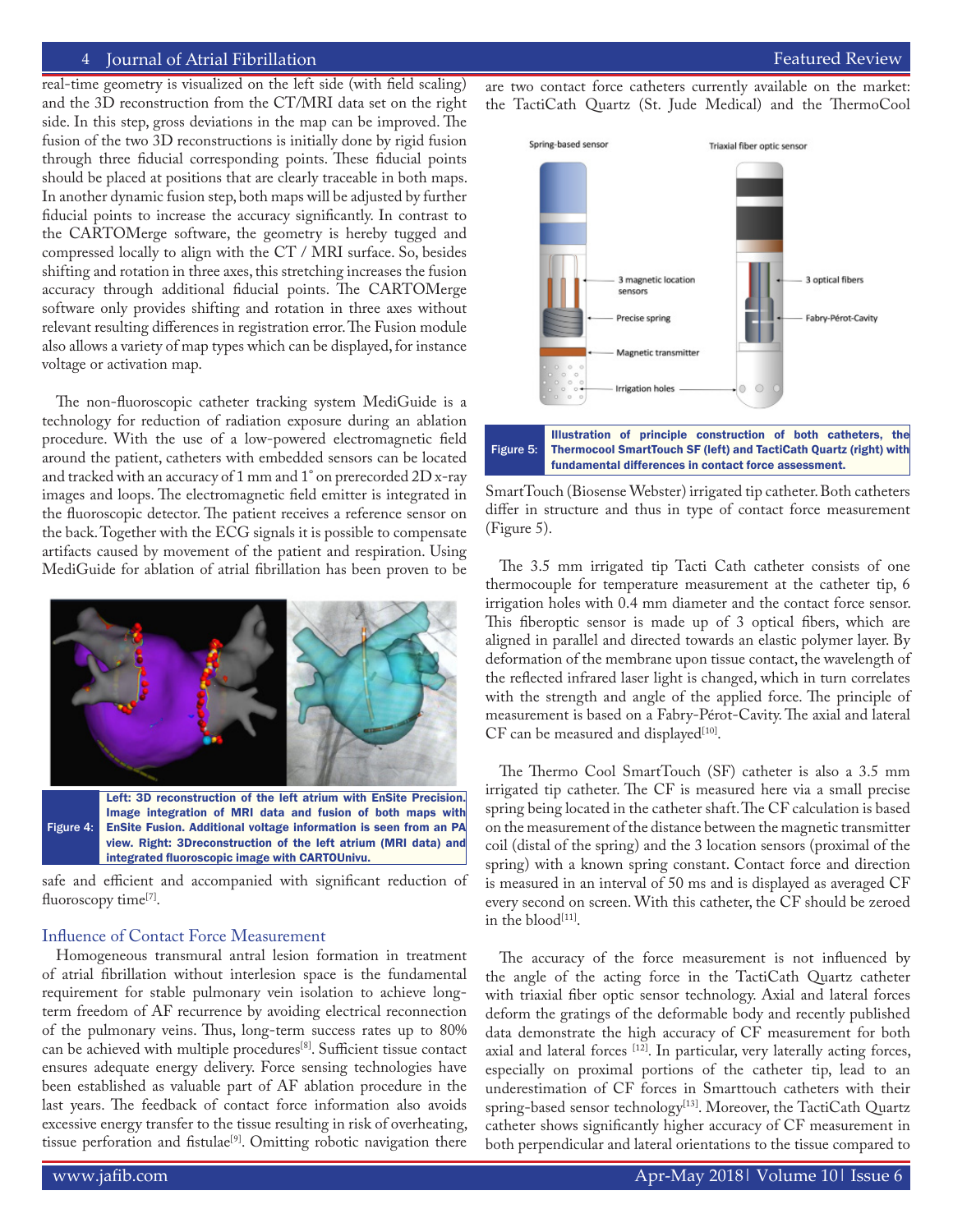the Smarttouch catheter (1.2 g vs. 6.0 g mean absolute difference, 5 g vs. 30 g maximum error). This difference in technology has to be kept in mind at ablation sites with a parallel orientation to the tissue.

 After Shah et. al. in 2010 had demonstrated in vitro that additional delivery of contact force information during ablation directly correlates with lesion depth and size over time<sup>[14]</sup>, the TOCCATA trial provided the first evident clinical data of safety and efficacy of a novel contact force catheter (TactiCath) based ablation in treatment of atrial fibrillation. With lesions generated with at least 10 g of CF, AF freedom in 80% of patients could be achieved after 12 months<sup>[15]</sup>. Two years later in 2014, it could be proven for this catheter that stable contact force (CF) during radiofrequency ablation was crucial for the significantly higher success rate (freedom of atrial tachycardia after 1 year) in patients with drug refractory paroxysmal atrial fibrillation<sup>[16]</sup>. In 2015, evidence was provided that the use of a TactiCath catheter is also noninferior to a catheter without CF technology (Navistar Thermocool, Biosense Webster) and that optimal CF guided ablation (>90% of points with >10 g CF) improve 12 months' outcome (freedom of any atrial arrhythmia recurrence) in patients with paroxysmal atrial fibrillation<sup>[17]</sup>. The EFFICAS I (2013) and EFFICAS II (2015) trials taught us that at least 10 g of pressure should be applied at each ablation site, but on average 20 g should be the target for achieving rapid transmurality of the lesion<sup>[18]</sup>. On the other hand, it is important to avoid excessive tip-tissue contact and high energy applications so as not to endanger the safety of the patient. Makimoto et al. could recently show that gradual impedance rise (> 5 / 10 seconds) after 20 seconds of RF ablation with high CF and high applied power may be caused by charring at the catheter tip. This impedance rise can be avoided by using CF below 27 g (negative predictive value of 95 %) $^{[19]}$ .

 We still have not yet been able to obtain perfect information on the transmurality of a lesion, its homogeneity, size and shape and thus to be sure that this lesion is irreversibly electrically inactive. Nevertheless, in recent years we have succeeded in getting closer to this concern. We know that contact force, catheter stability, RF power, interlesion space and anatomy of the local tissue site are important parameters for getting a good lesion. Several indices were developed and tested for this purpose and currently provide a feedback about lesion quality.

The first of these was the Force Time Integral (FTI) presented by Prof. Shah 2010. The TOCCATA study in 2012 provided the first clinical evidence that the FTI is an independent predictor of outcome after ablation of atrial fibrillation<sup>[15]</sup>. The EFFICAS I and II trials showed us that at least 400 gs should be achieved at a local tissue site with  $CF > 20$  g on average (range 10-30 g) and lesion index (LSI) > 5 (lesion index also considers applied power) for avoiding PV reconnection after AF ablation with a 95% probability of durable PV isolation after 3 months<sup>[20]</sup>. The Force Time Integral (FTI) and Lesion Index (LSI) are calculated and displayed using the EnSite Contact Force module in EnSite systems. A recent index that also takes the non-linear relationship between CF and application time<sup>[21]</sup> into account is the Ablation Index (AI). The CARTO VISITAG module enables the calculation of the Ablation Index based on a logarithmic formula which includes the CF, the applied power and its duration. Recently published data demonstrate the clinical benefit of using AI. Hussein et al. could show, that using the Ablation Index

(400 for posterior and inferior wall segments and 550 for anterior and roof segments of LA) leaded to higher rate of first pass PV isolation, lower incidence of acute and long term (12 months) PV reconnection and higher impedance drop suggesting better lesion quality. The control group was treated with standard CF-guided ablation approach<sup>[22]</sup>. Contrary to the single FTI target value, the AI target value depends on the LA region based on different wall thickness. The latest featured index is the Ablation Line Contiguity Index (ALCI) as a novel automated algorithm combining depth and contiguity (FTI, AI and ILD) into one single criterion and is defined as the ratio of the estimated width of 2 neighboring lesions over their interlesion distance. The interlesion distance (ILD) is the distance between neighboring RF lesions on the circumferential ablation line. The ILD in one segment is predictive of local PV reconnection. The study results suggest an ILD target of < 5 mm<sup>[23]</sup>. A multicenter study will investigate the clinical benefit of the ALCI.

A good quality of lesion on the entire antral line around the pulmonary veins is of crucial importance for the clinical outcome of our patients. The contact force technology and the use of lesion assessment tools are elementary components of a modern ablation strategy.

#### **Conflict of Interest**

OMB, LI, KK and IP have no conflicts to declare. GH and PS received research grants from Abbott Medical and are advisory board members of Abbott Medical and Biosense Webster.

#### **Conclusion**

Modern cardiac mapping systems provide a very precise threedimensional resolution of the left atrium, which is essential for efficient and safe treatment of atrial fibrillation. Image integration tools refine the geometry, do not require relevant effort and should be part of a modern LA reconstruction. They also ensure a significant reduction in radiation exposure for the patient, the investigator and the entire staff. Several mapping tools offers fast and high-resolution visualization of relevant electrical information and therefore enable us to treat even complex arrhythmia. Innovative mapping features like ripple mapping increasingly automate the mapping process and improved catheter development with contact force technology together with lesion assessment tools are an essential part of modern AF ablation approach and therefore should be incorporated into our workflow. The fundamental differences in contact force assessment of the 2 available systems has to be kept in mind.

#### **References**

- 1. Liu SX, Zhang Y, Zhang XW. Impact of image integration on catheter ablation for atrial fibrillation using three-dimensional electroanatomic mapping: a metaanalysis. Pacing Clin Electrophysiol. 2012;35 (10):1242–7.
- 2. Della Bella P, Fassini G, Cireddu M, Riva S, Carbucicchio C, Giraldi F, Maccabelli G, Trevisi N, Moltrasio M, Pepi M, Galli CA, Andreini D, Ballerini G, Pontone G. Image integration-guided catheter ablation of atrial fibrillation: a prospective randomized study. J. Cardiovasc. Electrophysiol. 2009;20 (3):258–65.
- 3. Imanli H, Bhatty S, Jeudy J, Ghzally Y, Ume K, Vunnam R, Itah R, Amit M, Duell J, See V, Shorofsky S, Dickfeld TM. Validation of a novel CARTOSEG™ segmentation module software for contrast-enhanced computed tomography-